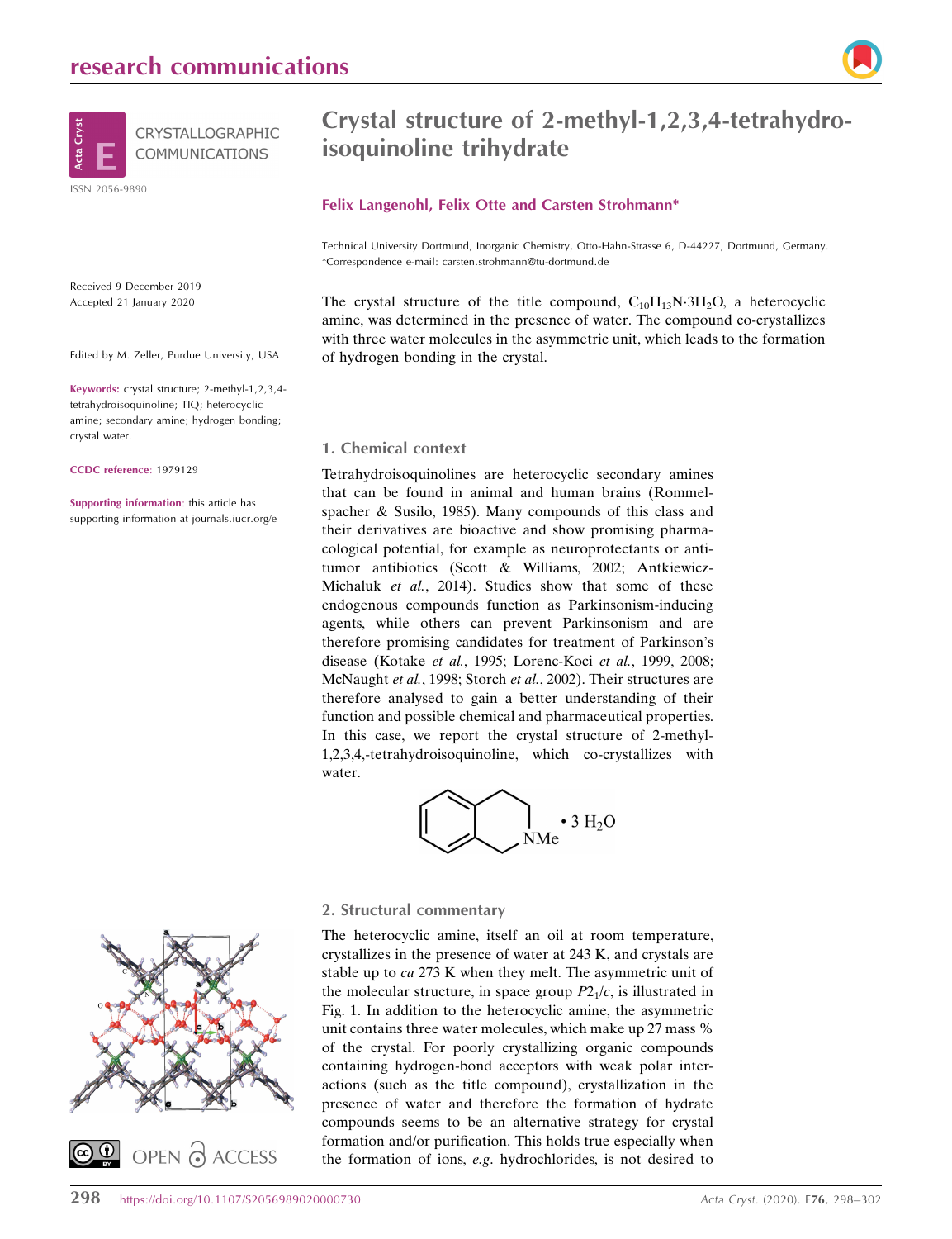| Table 1                                          |  |
|--------------------------------------------------|--|
| Selected geometric parameters $(\AA, \degree)$ . |  |

| $N1 - C1$  | 1.4678(14) | $N1 - C6$      | 1.4671(13) |
|------------|------------|----------------|------------|
| $N1 - C2$  | 1.4708(14) | $C4 - C5$      | 1.3977(13) |
| $C1-N1-C2$ | 110.91(9)  | $N1 - C2 - C3$ | 109.72(9)  |
| $C6-N1-C1$ | 109.43(8)  | $N1 - C6 - C5$ | 112.77(8)  |
| $C6-N1-C2$ | 110.12(8)  | $C4 - C3 - C2$ | 112.45(9)  |

avoid structural changes caused by derivatization of the compounds.

The amine exhibits typical bond lengths and angles in the expected ranges (Allen et al., 1987). The compound contains two different ring systems. The aromatic ring (C4/C5/C7–C10) is planar as expected, while the non-aromatic ring (N1/C2-C6) has a half-boat conformation and can be described with the Cremer–Pople parameters with a total puckering amplitude of  $Q_T$  = 0.5067 (11) Å, an azimuthal angle ( $\theta$ ) of 133.22 (12)° and a zenithal angle  $(\Phi)$  of 208.82  $(18)^\circ$ . The structure is comparable with those of other tetrahydroisochinoline derivatives such as 2-(2-chloroacetyl)-6,7-dimethoxy-1,2,3,4 tetrahydroisoquinoline (Ling et al., 2006) or 5-(6,7-dimethoxy-1,2,3,4-tetrahydroisoquinolin-2-yl)-4-phenyl-1,2,5-oxadiazole N-oxide (Xu et al., 2006), that also show a half-boat conformation of the non-planar ring. The nitrogen atom displays a tetrahedral environment, which indicates an  $sp<sup>3</sup>$  hybridization, as is to be expected for a tertiary amine. This is similar to the tetrahydroisoquinoline published by Xu et al., but in comparison the mentioned structure from Ling et al. shows a trigonal planar  $sp^2$ -hybridized nitrogen atom. Some selected bond lengths and angles are listed in Table 1.

## 3. Supramolecular features

As a result of the high amount of crystal water, an extensive supramolecular hydrogen-bonding network is formed. Geometrical details of the hydrogen bonding are listed in Table 2.



### Figure 1

Asymmetric unit and molecular structure in the crystal of the title compound with the unit-cell boundaries and atom labelling. Displacement ellipsoids are drawn at the 50% probability level.

Table 2 Hydrogen-bond geometry  $(\AA, \degree)$ .

| $D-\mathrm{H}\cdots A$              | $D-H$   | $H \cdot \cdot \cdot A$ | $D\cdots A$ | $D-\mathrm{H}\cdots A$ |
|-------------------------------------|---------|-------------------------|-------------|------------------------|
| $O1 - H1D \cdots N1$                | 0.94(2) | 1.81(2)                 | 2.7394(12)  | 170.7(18)              |
| $O1 - H1E \cdot O2^1$               | 0.95(2) | 1.81(2)                 | 2.7635(12)  | 176(2)                 |
| $O3 - H3C \cdot O2$                 | 0.86(2) | 1.96(2)                 | 2.8070(13)  | 165.8(19)              |
| $O3 - H3D \cdot \cdot \cdot O1^{n}$ | 0.91(2) | 1.84(2)                 | 2.7461(12)  | 175.1(19)              |
| $O2-H2C \cdot O1$                   | 0.92(2) | 1.84(2)                 | 2.7538(12)  | 174.9 (19)             |
| $O2-H2D\cdots O3iii$                | 0.88(2) | 1.88(2)                 | 2.7512(13)  | 173(2)                 |
| $C6 - H6A \cdots O3^1$              | 0.98(2) | 2.49(2)                 | 3.4531(3)   | 168.8(2)               |
|                                     |         |                         |             |                        |

Symmetry codes: (i)  $-x+1, y+\frac{1}{2}, -z+\frac{3}{2}$ ; (ii)  $-x+1, -y+2, -z+2$ ; (iii)  $-x + 1, -y + 1, -z + 2.$ 

The crystal water forms a matrix in the bc plane, to which the amines are bound with the help of another set of hydrogen bonds. A section of the supramolecular hydrogen bonding and crystal packing along the b-axis direction is shown in Fig. 2. In this view the water forms a channel along the  $c$  axis, and the bridging of the organic molecules by the nitrogen atoms is clearly visible. The organic molecules are stacked in parallel along the b axis with a distance of  $5.9209(6)$  Å. The isoquinolines on the other side of the infinite water channel are invertedly aligned along the  $c$  axis. This also results in the



#### Figure 2

View along the b axis through the crystal packing shows the hydrogenbonding network, the parallel stacked organic molecules and reveals the alternating hydrophobic and hydrophilic packing phases.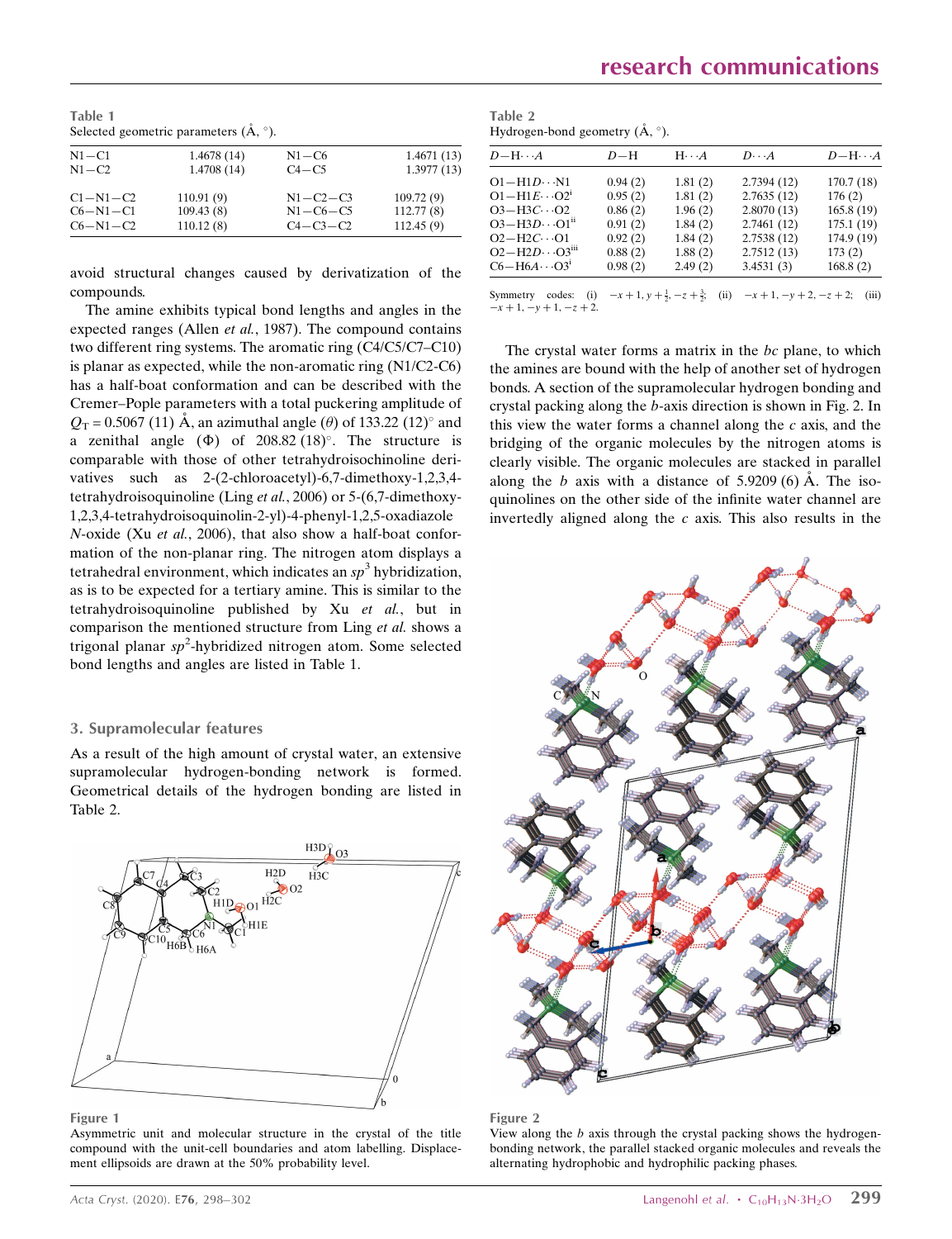

Figure 3

View along the  $c$  axis through the crystal packing showing the other side of the hydrogen-bonding network and the different arrangement of the organic molecules.

formation of alternating hydrophilic and hydrophobic phases of the hydrogen-bonded water framework and organic phases of the heterocyclic amines along the a axis.

An alternative view of the crystal packing along the  $c$  axis shows that the heterocyclic amines are alternately connected to the hydrogen-bonding system along the axis, which leads in the formation of syndiotactic polymer chains in this dimension (see Fig. 3).

An analysis of the hydrogen-bonding network formed by the water molecules is illustrated in Fig. 4. Here the view along the  $a$  axis shows the formed water plane along the  $b$  and  $c$  axes with different ring systems (only counting the oxygen atoms) and the graph-set motifs of the hydrogen-bonding network. The infinite hydrogen-bonded network is formed along the c axis by chains of connected five-membered  $[R_5^5 (10)]$  rings (connected via hydrogen bond b) followed by chains of alternating four- and six-membered  $[R_4^4(8)]$  and  $[R_6^4(12)]$  rings (connected *via* hydrogen bond  $c$ ) that are orientated along the b axis.

For the third oxygen atom (O3), the ideal tetrahedral environment (Bernal & Fowler, 1933) is achieved by formation of a weak hydrogen bond to the H6A hydrogen atom of the *alpha* carbon atom  $(C6)$ , which is indicated by the short C6 $\cdot \cdot$  O3 distance [3.4531 (3) Å]. This can be highlighted by an Hirshfeld surface analysis, shown in Fig. 5. The short distance alone is not a clear evidence for a weak hydrogen bond, however the linear angle  $C6 - H6A \cdots O3$  of  $168.8 \,(2)^{\circ}$ (without cone-correction; Kroon & Kanters, 1974) strongly supports this assumption. For an overview of the definition and characteristics of weak hydrogen bonding, see, for example: Desiraju & Steiner (1999).

### 4. Database survey

A survey of the Cambridge Crystallographic Database (CSD, Version 5.40, September 2019; Groom et al., 2016) shows about 1000 results for structures where the investigated amine is a substructure of a more complex structure. The beforementioned compounds  $C_{13}H_{16}CINO_3$  (Ling et al., 2006) and  $C_{20}H_{21}N_3O_4$  (Xu *et al.*, 2006) are two examples of this. Moreover, some others are  $C_{19}H_{17}NO_5$  (Aree *et al.*, 2003),  $C_{24}H_{23}NO_2$  (Philippe *et al.*, 2000),  $C_{15}H_{17}NO_3$  (Li *et al.*, 2011)



#### Figure 4

View along the  $a$  axis through the crystal packing shows the hydrogenbonding network. For a better view, only one amine molecule is shown, to highlight the supramolecular water network in the bc plane. The various hydrogen bonds are labelled as examples for a four-, five- and sexmembered ring (red  $b-f$ ), as well as an amine hydrogen bond (green  $a$ ).





Hirshfeld-surface analysis (CrystalExplorer17; Turner et al., 2017) of the compound displays close contacts in the crystal. The weak hydrogen bond between oxygen atom O3 and the H6A hydrogen atom is labelled. Symmetry codes: (i)  $1 - x$ ,  $\frac{1}{2} + y$ ,  $3/2 - z$ ; (ii)  $1 - x$ ,  $1 - y$ ,  $2 - z$ .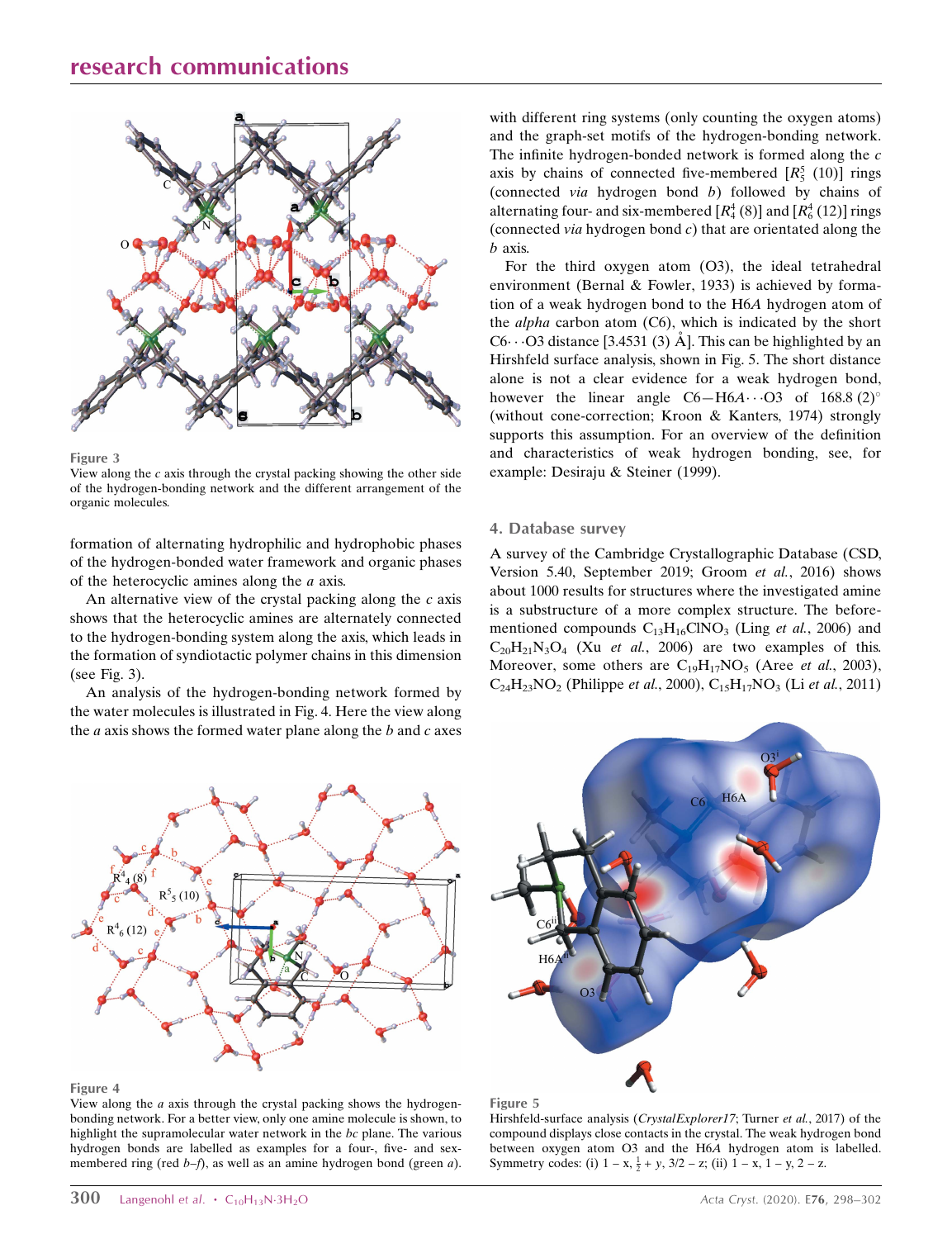and  $C_{22}H_{23}NO_6$  (Roques *et al.*, 1978). Another example for a reported crystal structure is  $C_{24}H_{25}NO_3.2CH_3OH$ , which is used as a PET radiotracer and has been tested in clinical evaluation for early diagnosis of Alzheimer's disease (Altomare *et al.*, 2014). All derivates found during the survey have in common that they have more complex structures and are often O-functionalized compared to the title compound. Some small reported analogues of this compound are metallated derivatives with lithium and potassium, which were published in a study about stabilization of different amine anions by our group (Unkelbach et al., 2012).

### 5. Synthesis and crystallization

1,2,3,4-Tetrahydroisoquinoline (10 mL, 79.66 mmol) was dissolved in 30 mL of formic acid (99%). After adding formaldehyde (30 mL, 37% in water) the solution was stirred under reflux for 6 h and stirred at room temperature for an additional 12 h. Subsequently KOH was added to adjust to pH 13. In the next step, the two-phase system was extracted with diethyl ether (3 x 50 mL). The combined organic phases were dried with MgSO4. After removing the solvent the raw product was distilled (333 K, 0.25 mbar) and the pure amine could be obtained as a colourless oil (94% yield).

The title compound crystallizes in the presence of water, by adding some drops of water to a solution of the amine in  $Et<sub>2</sub>O$ , mixing the two phases and then separating again to obtain a moist organic phase. Storage of the organic phase at 243 K results in crystallization of the title compound in colourless needles, which are stable up to 273 K before they start melting. The crystals were therefore selected for measurement with help of a X-Temp 2 low-temperature stage (Heine & Stalke, 1992; Stalke, 1998).

The pure amine is known from the literature and the measured analytical NMR and MS data correspond to the reported data (Locher & Peerzada, 1999).

 ${}^{1}H$  NMR (CDCl<sub>3</sub>, 400 MHz):  $\delta$  (ppm) 2.48 (3H, s, NCH<sub>3</sub>), 2.72 (2H, t, NCH<sub>2</sub>CH<sub>2</sub>), 2.95 (2H, t, NCH<sub>2</sub>CH<sub>2</sub>), 3.61 (2H, s, NCH<sub>2</sub>C<sub>ar</sub>, 7.02–7.04 (1H, m, CH<sub>ar</sub>), 7.11–7.15 (3H, m, CH<sub>ar</sub>).

 $^{13}C$  NMR (CDCl<sub>3</sub>, 100 MHz):  $\delta$  (ppm) 29.1 (1C,  $C_{ar}CH_2CH_2$ ), 46.0 (1C, NCH<sub>3</sub>), 52.8 (NCH<sub>2</sub>CH<sub>2</sub>), 57.9  $(C_{ar}CH_2N)$ , 125.6 (1C,  $C_{ar}$ ), 126.4 (1C,  $C_{ar}$ ), 128.6 (1C,  $C_{ar}$ ), 133.7 (1C, C<sub>ar</sub>), 134.5 (1C, C<sub>ar</sub>).

GC/MS (EI)  $m/z$  (intensity %): 146 (100)  $[M-H]^+$  131 (9)  $[M-CH3-H]^+, 104(51).$ 

Elemental analysis calculated (%) for  $C_{10}H_{13}Ni$ : C 81.6, H 8.9, N 9.5; found: C 81.2, H 9.0, N 9.6.

Because of the low stability of the crystals of the trihydrate, no further analysis of the trihydrate was carried out, except for NMR spectroscopy of the crystals, which reveals a broadened water signal in the  ${}^{1}H$  NMR spectrum, which overlaps with other signals in d-acetonitrile.

### 6. Refinement

Crystal data, data collection and structure refinement details are summarized in Table 3. The C-bound hydrogen atoms of

| Table 3 |                       |
|---------|-----------------------|
|         | Experimental details. |

| Crystal data                                                                |                                                                              |
|-----------------------------------------------------------------------------|------------------------------------------------------------------------------|
| Chemical formula                                                            | $C_{10}H_{13}N \cdot 3H_2O$                                                  |
| M.                                                                          | 201.26                                                                       |
| Crystal system, space group                                                 | Monoclinic, $P2_1/c$                                                         |
| Temperature (K)                                                             | 100                                                                          |
| $a, b, c (\AA)$                                                             | $16.1791(19)$ , 5.9209 $(6)$ ,<br>12.5007(14)                                |
|                                                                             | 106.093(5)                                                                   |
| $\begin{array}{c} \beta\ (^\circ)\\ V\ ({\rm \AA}^3) \end{array}$           | 1150.6(2)                                                                    |
| Z                                                                           | 4                                                                            |
| Radiation type                                                              | Mo $K\alpha$                                                                 |
| $\mu$ (mm <sup>-1</sup> )                                                   | 0.09                                                                         |
| Crystal size (mm)                                                           | $0.51 \times 0.09 \times 0.05$                                               |
| Data collection                                                             |                                                                              |
| Diffractometer                                                              | <b>Bruker D8 Venture</b>                                                     |
| Absorption correction                                                       | Multi-scan (SADABS; Bruker,<br>2016)                                         |
| $T_{\min}$ , $T_{\max}$                                                     | 0.655, 0.746                                                                 |
| No. of measured, independent and<br>observed $[I > 2\sigma(I)]$ reflections | 13488, 3350, 2708                                                            |
| $R_{\rm int}$                                                               | 0.042                                                                        |
| $(\sin \theta/\lambda)_{\text{max}} (\AA^{-1})$                             | 0.703                                                                        |
| Refinement                                                                  |                                                                              |
| $R[F^2 > 2\sigma(F^2)], wR(F^2), S$                                         | 0.041, 0.109, 1.03                                                           |
| No. of reflections                                                          | 3350                                                                         |
| No. of parameters                                                           | 160                                                                          |
| H-atom treatment                                                            | H atoms treated by a mixture of<br>independent and constrained<br>refinement |
| $\Delta\rho_{\text{max}}$ , $\Delta\rho_{\text{min}}$ (e Å <sup>-3</sup> )  | $0.35, -0.20$                                                                |

Computer programs: APEX3 (Bruker, 2018), SAINT (Bruker, 2016), SHELXT (Sheldrick, 2015a), SHELXL (Sheldrick, 2015b), OLEX2 (Dolomanov et al., 2009), PLATON (Spek, 2020), publCIF (Westrip, 2010) and Mercury (Macrae et al., 2008).

the amine, except the protons H6A and H6B, were included in calculated positions with C—H = 0.95 Å,  $U_{\text{iso}}(\text{H}) = 1.2U_{\text{eq}}(\text{C})$ for aromatic hydrogen atoms, C-H = 0.99 Å,  $U_{\text{iso}}(H)$  =  $1.2U_{eq}(C)$  for CH<sub>2</sub> hydrogen atoms and with C-H = 0.98 Å,  $U_{\text{iso}}(H) = 1.5$   $U_{\text{eq}}(C)$  for methyl hydrogen atoms. All other protons were located in the difference-Fourier maps and refined freely.

References

- [Allen, F. H., Kennard, O., Watson, D. G., Brammer, L., Orpen, A. G.](http://scripts.iucr.org/cgi-bin/cr.cgi?rm=pdfbb&cnor=zl2766&bbid=BB1) & Taylor, R. (1987). [J. Chem. Soc. Perkin Trans. 2](http://scripts.iucr.org/cgi-bin/cr.cgi?rm=pdfbb&cnor=zl2766&bbid=BB1), pp. S1–S19.
- [Altomare, A., Capparelli, E., Carrieri, A., Colabufo, N. A., Moliterni,](http://scripts.iucr.org/cgi-bin/cr.cgi?rm=pdfbb&cnor=zl2766&bbid=BB2) [A., Rizzi, R. & Siliqi, D. \(2014\).](http://scripts.iucr.org/cgi-bin/cr.cgi?rm=pdfbb&cnor=zl2766&bbid=BB2) Acta Cryst. E70, o1149–o1150.
- Antkiewicz-Michaluk, L., Wąsik, A. & Michaluk, J. (2014). Neurotox. Res. 25[, 1–12.](http://scripts.iucr.org/cgi-bin/cr.cgi?rm=pdfbb&cnor=zl2766&bbid=BB3)
- [Aree, T., Singhana, B., Pakawatchai, C., Chavasiri, W. & Kokpol, U.](http://scripts.iucr.org/cgi-bin/cr.cgi?rm=pdfbb&cnor=zl2766&bbid=BB4) (2003). Acta Cryst. E59[, o919–o921.](http://scripts.iucr.org/cgi-bin/cr.cgi?rm=pdfbb&cnor=zl2766&bbid=BB4)
- [Bernal, J. D. & Fowler, R. H. \(1933\).](http://scripts.iucr.org/cgi-bin/cr.cgi?rm=pdfbb&cnor=zl2766&bbid=BB5) J. Chem. Phys. 1, 515–548.
- Bruker (2016). SAINT and SADABS[. Bruker AXS Inc., Madison,](http://scripts.iucr.org/cgi-bin/cr.cgi?rm=pdfbb&cnor=zl2766&bbid=BB6) [Wisconsin, USA.](http://scripts.iucr.org/cgi-bin/cr.cgi?rm=pdfbb&cnor=zl2766&bbid=BB6)
- Bruker (2018). APEX2[. Bruker AXS Inc., Madison, Wisconsin, USA.](http://scripts.iucr.org/cgi-bin/cr.cgi?rm=pdfbb&cnor=zl2766&bbid=BB7)
- [Desiraju, G. R. & Steiner, T. \(1999\). In](http://scripts.iucr.org/cgi-bin/cr.cgi?rm=pdfbb&cnor=zl2766&bbid=BB8) The Weak Hydrogen Bond in [Structural Chemistry and Biology.](http://scripts.iucr.org/cgi-bin/cr.cgi?rm=pdfbb&cnor=zl2766&bbid=BB8) Oxford University Press.
- [Dolomanov, O. V., Bourhis, L. J., Gildea, R. J., Howard, J. A. K. &](http://scripts.iucr.org/cgi-bin/cr.cgi?rm=pdfbb&cnor=zl2766&bbid=BB9) [Puschmann, H. \(2009\).](http://scripts.iucr.org/cgi-bin/cr.cgi?rm=pdfbb&cnor=zl2766&bbid=BB9) J. Appl. Cryst. 42, 339–341.
- [Groom, C. R., Bruno, I. J., Lightfoot, M. P. & Ward, S. C. \(2016\).](http://scripts.iucr.org/cgi-bin/cr.cgi?rm=pdfbb&cnor=zl2766&bbid=BB10) Acta Cryst. B72[, 171–179.](http://scripts.iucr.org/cgi-bin/cr.cgi?rm=pdfbb&cnor=zl2766&bbid=BB10)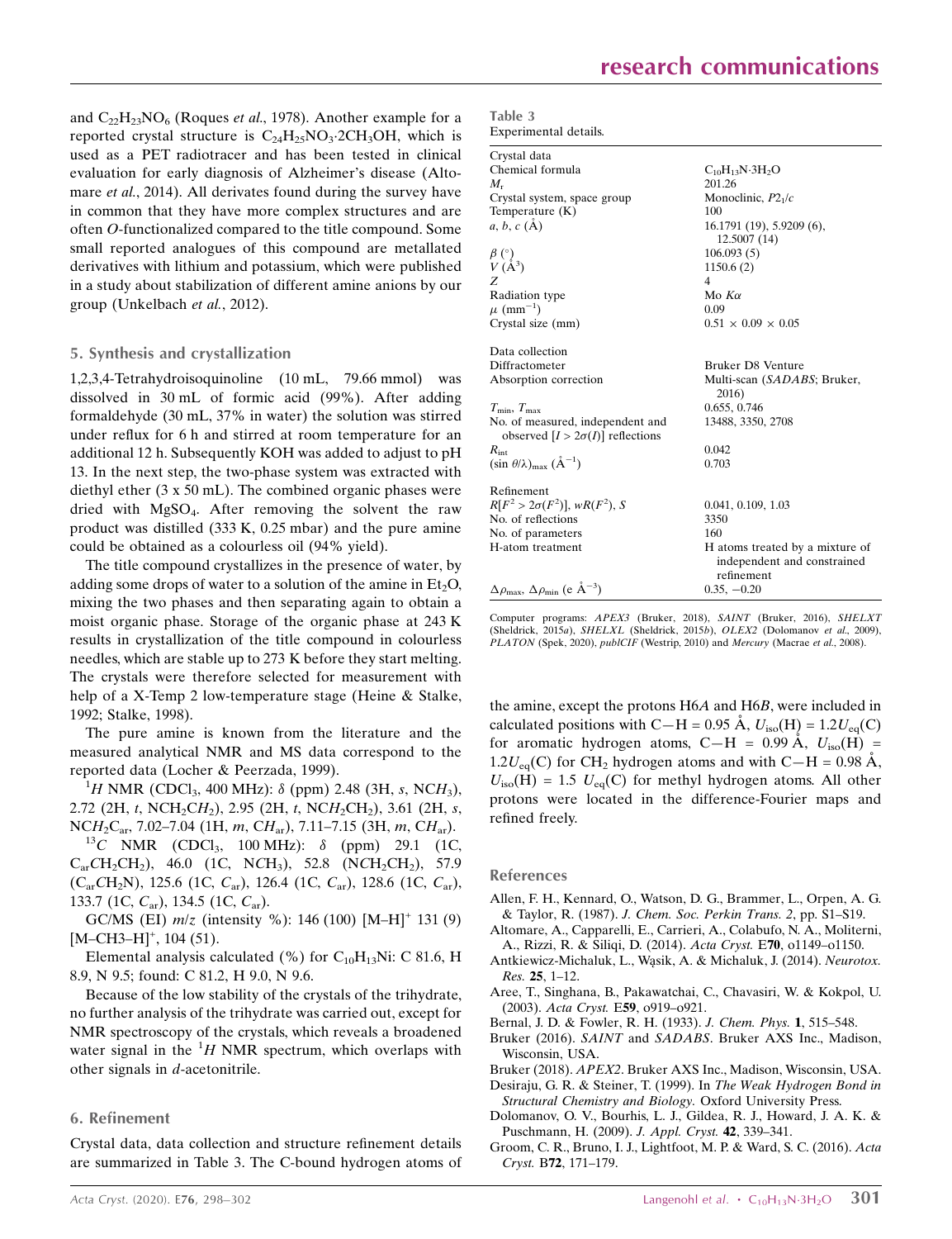# research communications

- [Heine, A. & Stalke, D. \(1992\).](http://scripts.iucr.org/cgi-bin/cr.cgi?rm=pdfbb&cnor=zl2766&bbid=BB32) Angew. Chem. Int. Ed. Engl. 31, 854– [855.](http://scripts.iucr.org/cgi-bin/cr.cgi?rm=pdfbb&cnor=zl2766&bbid=BB32)
- [Kotake, Y., Tasaki, Y., Makino, Y., Ohta, S. & Hirobe, M. \(1995\).](http://scripts.iucr.org/cgi-bin/cr.cgi?rm=pdfbb&cnor=zl2766&bbid=BB12) J. Neurochem. 65[, 2633–2638.](http://scripts.iucr.org/cgi-bin/cr.cgi?rm=pdfbb&cnor=zl2766&bbid=BB12)
- [Kroon, J. & Kanters, J. A. \(1974\).](http://scripts.iucr.org/cgi-bin/cr.cgi?rm=pdfbb&cnor=zl2766&bbid=BB13) Nature, 248, 667–669.
- [Li, W.-D. Z., Duo, W.-G. & Zhuang, C.-H. \(2011\).](http://scripts.iucr.org/cgi-bin/cr.cgi?rm=pdfbb&cnor=zl2766&bbid=BB14) Org. Lett. 13, 3538– [3541.](http://scripts.iucr.org/cgi-bin/cr.cgi?rm=pdfbb&cnor=zl2766&bbid=BB14)
- [Ling, Y., Xu, H., Zou, Z.-H. & Yao, C. \(2006\).](http://scripts.iucr.org/cgi-bin/cr.cgi?rm=pdfbb&cnor=zl2766&bbid=BB15) Acta Cryst. E62, o2775– [o2777.](http://scripts.iucr.org/cgi-bin/cr.cgi?rm=pdfbb&cnor=zl2766&bbid=BB15)
- [Locher, C. & Peerzada, N. \(1999\).](http://scripts.iucr.org/cgi-bin/cr.cgi?rm=pdfbb&cnor=zl2766&bbid=BB16) J. Chem. Soc. Perkin Trans. 1, pp. [179–184.](http://scripts.iucr.org/cgi-bin/cr.cgi?rm=pdfbb&cnor=zl2766&bbid=BB16)
- Lorenc-Koci, E., Antkiewicz-Michaluk, L., Kamińska, A., Lenda, T., Zięba, B., Wierońska, J., Śmiałowska, M., Schulze, G. & [Rommelspacher, H. \(2008\).](http://scripts.iucr.org/cgi-bin/cr.cgi?rm=pdfbb&cnor=zl2766&bbid=BB17) Neuroscience, 156, 973–986.
- Lorenc-Koci, E., ŚmiaŁowska, M., Antkiewicz-Michaluk, L., GoŁem[biowska, K., Bajkowska, M. & Wolfarth, S. \(1999\).](http://scripts.iucr.org/cgi-bin/cr.cgi?rm=pdfbb&cnor=zl2766&bbid=BB18) Neuroscience, 95[, 1049–1059.](http://scripts.iucr.org/cgi-bin/cr.cgi?rm=pdfbb&cnor=zl2766&bbid=BB18)
- [Macrae, C. F., Bruno, I. J., Chisholm, J. A., Edgington, P. R., McCabe,](http://scripts.iucr.org/cgi-bin/cr.cgi?rm=pdfbb&cnor=zl2766&bbid=BB19) [P., Pidcock, E., Rodriguez-Monge, L., Taylor, R., van de Streek, J. &](http://scripts.iucr.org/cgi-bin/cr.cgi?rm=pdfbb&cnor=zl2766&bbid=BB19) [Wood, P. A. \(2008\).](http://scripts.iucr.org/cgi-bin/cr.cgi?rm=pdfbb&cnor=zl2766&bbid=BB19) J. Appl. Cryst. 41, 466–470.
- [McNaught, K. S. P., Carrupt, P.-A., Altomare, C., Cellamare, S.,](http://scripts.iucr.org/cgi-bin/cr.cgi?rm=pdfbb&cnor=zl2766&bbid=BB20) [Carotti, A., Testa, B., Jenner, P. & Marsden, C. D. \(1998\).](http://scripts.iucr.org/cgi-bin/cr.cgi?rm=pdfbb&cnor=zl2766&bbid=BB20) Biochem. [Pharmacol.](http://scripts.iucr.org/cgi-bin/cr.cgi?rm=pdfbb&cnor=zl2766&bbid=BB20) 56, 921–933.
- Philippe, N., Levacher, V., Dupas, G., Quéguiner, G. & Bourguignon, J. (2000). Org. Lett. 2[, 2185–2187.](http://scripts.iucr.org/cgi-bin/cr.cgi?rm=pdfbb&cnor=zl2766&bbid=BB21)
- [Rommelspacher, H. & Susilo, R. \(1985\).](http://scripts.iucr.org/cgi-bin/cr.cgi?rm=pdfbb&cnor=zl2766&bbid=BB22) Progress in Drug Research, edited by E. Jucker, pp. 415–459. Basel: Brikhäuser Basel.
- [Roques, R., Declercq, J. P. & Germain, G. \(1978\).](http://scripts.iucr.org/cgi-bin/cr.cgi?rm=pdfbb&cnor=zl2766&bbid=BB23) Acta Cryst. B34, [2017–2020.](http://scripts.iucr.org/cgi-bin/cr.cgi?rm=pdfbb&cnor=zl2766&bbid=BB23)
- [Scott, J. D. & Williams, R. M. \(2002\).](http://scripts.iucr.org/cgi-bin/cr.cgi?rm=pdfbb&cnor=zl2766&bbid=BB24) Chem. Rev. 102, 1669–1730.
- [Sheldrick, G. M. \(2015](http://scripts.iucr.org/cgi-bin/cr.cgi?rm=pdfbb&cnor=zl2766&bbid=BB25)a). Acta Cryst. A71, 3–8.
- [Sheldrick, G. M. \(2015](http://scripts.iucr.org/cgi-bin/cr.cgi?rm=pdfbb&cnor=zl2766&bbid=BB26)b). Acta Cryst. C71, 3–8.
- [Spek, A. L. \(2020\).](http://scripts.iucr.org/cgi-bin/cr.cgi?rm=pdfbb&cnor=zl2766&bbid=BB27) Acta Cryst. E76, 1–11.
- [Stalke, D. \(1998\).](http://scripts.iucr.org/cgi-bin/cr.cgi?rm=pdfbb&cnor=zl2766&bbid=BB28) Chem. Soc. Rev. 27, 171–178.
- [Storch, A., Ott, S., Hwang, Y.-I., Ortmann, R., Hein, A., Frenzel, S.,](http://scripts.iucr.org/cgi-bin/cr.cgi?rm=pdfbb&cnor=zl2766&bbid=BB29) [Matsubara, K., Ohta, S., Wolf, H.-U. & Schwarz, J. \(2002\).](http://scripts.iucr.org/cgi-bin/cr.cgi?rm=pdfbb&cnor=zl2766&bbid=BB29) Biochem. [Pharmacol.](http://scripts.iucr.org/cgi-bin/cr.cgi?rm=pdfbb&cnor=zl2766&bbid=BB29) 63, 909–920.
- [Turner, M. J., McKinnon, J. J., Wolff, S. K., Grimwood, D. J.,](http://scripts.iucr.org/cgi-bin/cr.cgi?rm=pdfbb&cnor=zl2766&bbid=BB30) [Spackman, P. R., Jayatilaka, D. & Spackman, M. A. \(2017\).](http://scripts.iucr.org/cgi-bin/cr.cgi?rm=pdfbb&cnor=zl2766&bbid=BB30) CrystalExplorer17. [University of Western Australia.](http://scripts.iucr.org/cgi-bin/cr.cgi?rm=pdfbb&cnor=zl2766&bbid=BB30)
- [Unkelbach, C., Rosenbaum, H. S. & Strohmann, C. \(2012\).](http://scripts.iucr.org/cgi-bin/cr.cgi?rm=pdfbb&cnor=zl2766&bbid=BB31) Chem. Commun. 48[, 10612–10614.](http://scripts.iucr.org/cgi-bin/cr.cgi?rm=pdfbb&cnor=zl2766&bbid=BB31)
- [Westrip, S. P. \(2010\).](http://scripts.iucr.org/cgi-bin/cr.cgi?rm=pdfbb&cnor=zl2766&bbid=BB32) J. Appl. Cryst. 43, 920-925.
- [Xu, H., Ling, Y., Zou, Z.-H., Huang, W.-L. & Yao, C. \(2006\).](http://scripts.iucr.org/cgi-bin/cr.cgi?rm=pdfbb&cnor=zl2766&bbid=BB33) Acta Cryst. E62[, o3130–o3132.](http://scripts.iucr.org/cgi-bin/cr.cgi?rm=pdfbb&cnor=zl2766&bbid=BB33)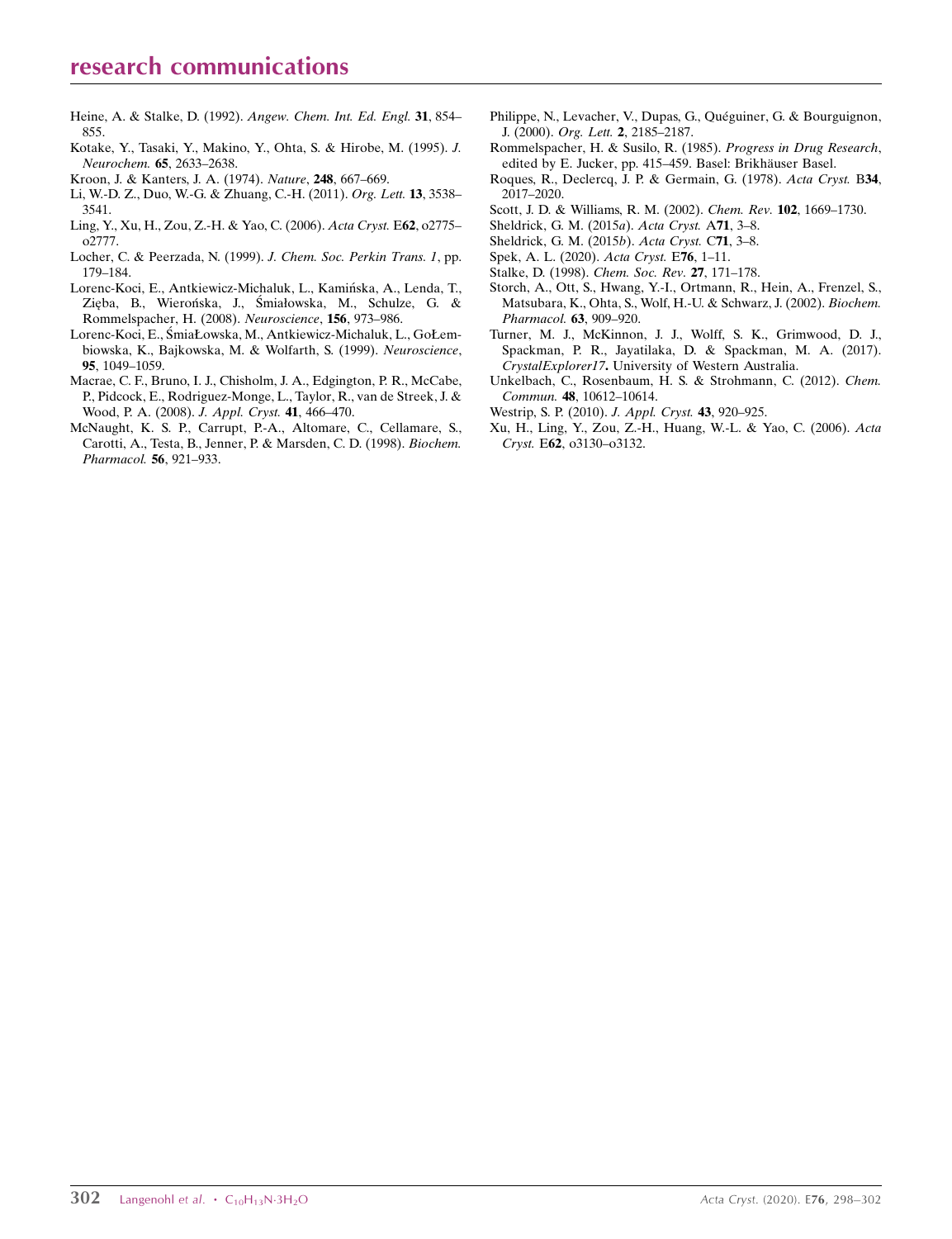# **supporting information**

*Acta Cryst.* (2020). E**76**, 298-302 [https://doi.org/10.1107/S2056989020000730]

# **Crystal structure of 2-methyl-1,2,3,4-tetrahydroisoquinoline trihydrate**

# **Felix Langenohl, Felix Otte and Carsten Strohmann**

## **Computing details**

Data collection: *APEX3* (Bruker, 2018); cell refinement: *SAINT* (Bruker, 2016); data reduction: *SAINT* (Bruker, 2016); program(s) used to solve structure: SHELXT (Sheldrick, 2015a); program(s) used to refine structure: *SHELXL* (Sheldrick, 2015b); molecular graphics: *OLEX2* (Dolomanov *et al.*, 2009); software used to prepare material for publication: *OLEX2* (Dolomanov *et al.*, 2009), *PLATON* (Spek, 2020), *publCIF* (Westrip, 2010) and *Mercury* (Macrae *et al.*, 2008).

**2-Methyl-1,2,3,4-tetrahydroisoquinoline trihydrate** 

## *Crystal data*

 $C_{10}H_{13}N·3H_2O$  $M_r = 201.26$ Monoclinic, *P*21/*c*  $a = 16.1791(19)$  Å  $b = 5.9209(6)$  Å  $c = 12.5007(14)$  Å  $\beta$  = 106.093 (5)<sup>°</sup>  $V = 1150.6$  (2) Å<sup>3</sup>  $Z = 4$ 

## *Data collection*

Bruker D8 Venture diffractometer Radiation source: microfocus sealed X-ray tube, Incoatec I*µ*s HELIOS mirror optics monochromator Detector resolution: 10.4167 pixels mm-1 *ω* and *φ* scans Absorption correction: multi-scan (SADABS; Bruker, 2016)

## *Refinement*

Refinement on *F*<sup>2</sup> Least-squares matrix: full *R*[ $F^2 > 2\sigma(F^2)$ ] = 0.041  $wR(F^2) = 0.109$  $S = 1.03$ 3350 reflections 160 parameters 0 restraints Primary atom site location: dual  $F(000) = 440$  $D_x = 1.162$  Mg m<sup>-3</sup> Mo *Kα* radiation,  $\lambda = 0.71073$  Å Cell parameters from 5564 reflections  $\theta$  = 2.6–30.5°  $\mu$  = 0.09 mm<sup>-1</sup>  $T = 100 \text{ K}$ Needle, colourless  $0.51 \times 0.09 \times 0.05$  mm

 $T_{\text{min}} = 0.655$ ,  $T_{\text{max}} = 0.746$ 13488 measured reflections 3350 independent reflections 2708 reflections with  $I > 2\sigma(I)$  $R_{\text{int}} = 0.042$  $\theta_{\text{max}} = 30.0^{\circ}, \theta_{\text{min}} = 2.6^{\circ}$ *h* = −22→22  $k = -8 \rightarrow 8$ *l* = −17→17

Secondary atom site location: structureinvariant direct methods Hydrogen site location: mixed H atoms treated by a mixture of independent and constrained refinement  $w = 1/[\sigma^2 (F_o^2) + (0.045P)^2 + 0.3326P]$ where  $P = (F_o^2 + 2F_c^2)/3$  $(\Delta/\sigma)_{\text{max}} = 0.001$ Δ*ρ*max = 0.35 e Å−3  $\Delta\rho_{\rm min}$  = −0.20 e Å<sup>-3</sup>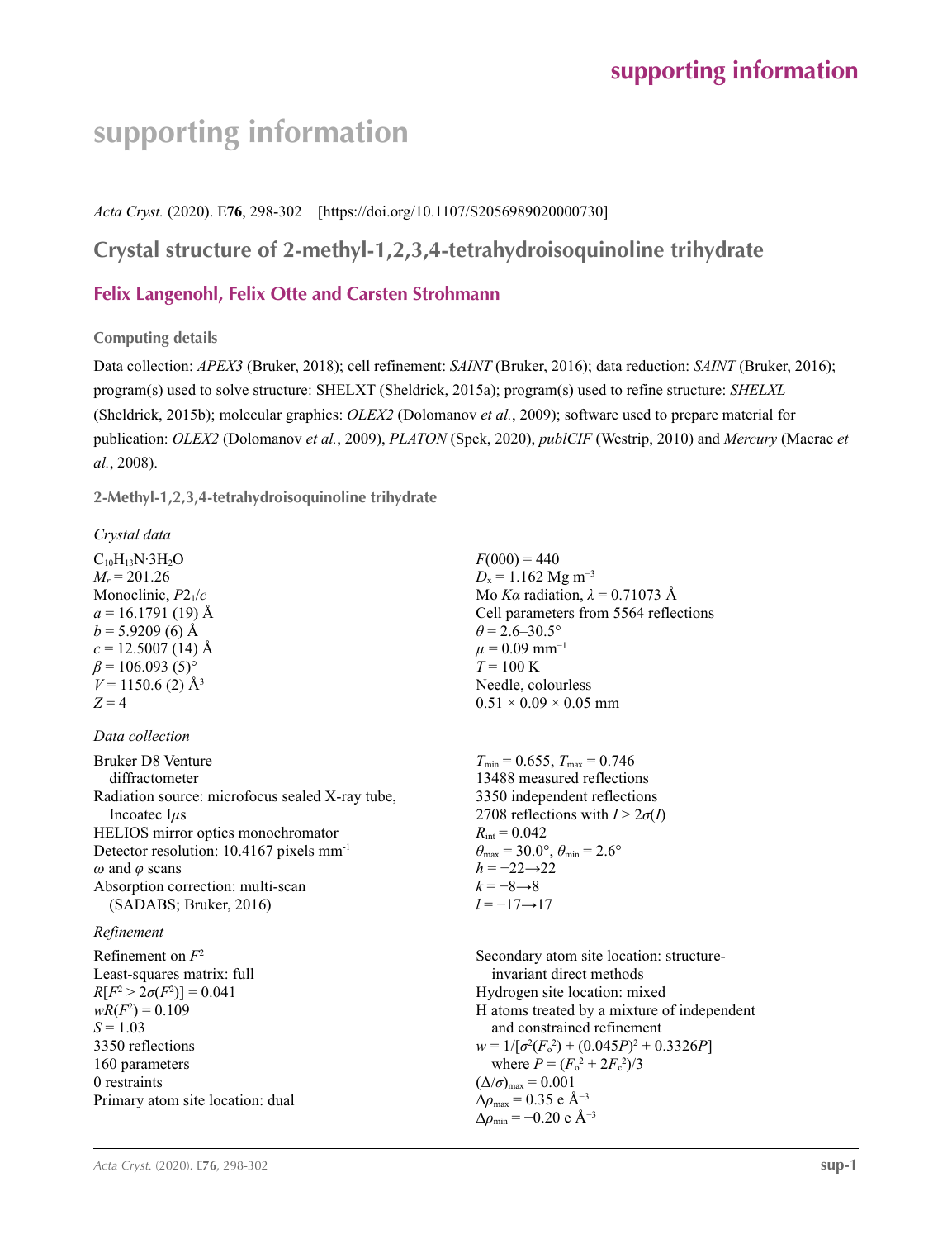## *Special details*

**Geometry**. All esds (except the esd in the dihedral angle between two l.s. planes) are estimated using the full covariance matrix. The cell esds are taken into account individually in the estimation of esds in distances, angles and torsion angles; correlations between esds in cell parameters are only used when they are defined by crystal symmetry. An approximate (isotropic) treatment of cell esds is used for estimating esds involving l.s. planes.

|                  | $\boldsymbol{\chi}$ | $\mathcal{Y}$ | $\boldsymbol{Z}$ | $U_{\rm iso}$ */ $U_{\rm eq}$ |
|------------------|---------------------|---------------|------------------|-------------------------------|
| O <sub>1</sub>   | 0.59406(5)          | 1.05257(14)   | 0.81663(7)       | 0.02252(18)                   |
| H1D              | 0.6378(12)          | 0.971(3)      | 0.7983(16)       | $0.056(5)$ *                  |
| H1E              | 0.5579(14)          | 1.109(4)      | 0.7482(19)       | $0.074(6)*$                   |
| O <sub>3</sub>   | 0.39039(6)          | 0.63708(15)   | 1.01569(7)       | 0.02562(19)                   |
| H3C              | 0.4235(13)          | 0.685(3)      | 0.9772(17)       | $0.062(6)*$                   |
| H <sub>3</sub> D | 0.3929(13)          | 0.744(4)      | 1.0688(17)       | $0.062(6)*$                   |
| O2               | 0.50431(6)          | 0.71399(15)   | 0.88618(7)       | 0.02490(19)                   |
| H2C              | 0.5355(14)          | 0.830(4)      | 0.8673(17)       | $0.066(6)$ *                  |
| H2D              | 0.5419(14)          | 0.609(4)      | 0.9175(17)       | $0.063(6)*$                   |
| N1               | 0.71223(6)          | 0.77354(16)   | 0.76435(7)       | 0.01927(19)                   |
| C1               | 0.65506(8)          | 0.5945(2)     | 0.70453(10)      | 0.0274(2)                     |
| H1A              | 0.616934            | 0.656109      | 0.635647         | $0.041*$                      |
| H1B              | 0.620479            | 0.536110      | 0.751545         | $0.041*$                      |
| H <sub>1</sub> C | 0.689597            | 0.471912      | 0.686470         | $0.041*$                      |
| C2               | 0.77022(7)          | 0.68697(19)   | 0.86859(9)       | 0.0219(2)                     |
| H2A              | 0.811282            | 0.578162      | 0.851550         | $0.026*$                      |
| H2B              | 0.736418            | 0.607142      | 0.911910         | $0.026*$                      |
| C <sub>3</sub>   | 0.81920(7)          | 0.8817(2)     | 0.93665(8)       | 0.0219(2)                     |
| H <sub>3</sub> A | 0.779377            | 0.970548      | 0.967625         | $0.026*$                      |
| H3B              | 0.864966            | 0.820396      | 0.999865         | $0.026*$                      |
| C4               | 0.85940(6)          | 1.03588(18)   | 0.86857(8)       | 0.0176(2)                     |
| C <sub>5</sub>   | 0.82967(6)          | 1.03240(18)   | 0.75240(8)       | 0.0173(2)                     |
| C6               | 0.76234(7)          | 0.86499(19)   | 0.69280(8)       | 0.0201(2)                     |
| H <sub>6</sub> A | 0.7237(9)           | 0.935(2)      | 0.6266(12)       | $0.025(3)$ *                  |
| H <sub>6</sub> B | 0.7924(9)           | 0.735(3)      | 0.6644(12)       | $0.031(4)$ *                  |
| C7               | 0.92500(7)          | 1.18598 (19)  | 0.91984(8)       | 0.0198(2)                     |
| H7               | 0.945826            | 1.188163      | 0.998746         | $0.024*$                      |
| C8               | 0.96030(7)          | 1.33188 (19)  | 0.85767(9)       | 0.0213(2)                     |
| H8               | 1.005049            | 1.432594      | 0.893817         | $0.026*$                      |
| C9               | 0.92978(7)          | 1.33005(19)   | 0.74177(9)       | 0.0220(2)                     |
| H9               | 0.953393            | 1.429876      | 0.698493         | $0.026*$                      |
| C10              | 0.86485(7)          | 1.18171 (19)  | 0.69038(8)       | 0.0204(2)                     |
| H10              | 0.843808            | 1.181363      | 0.611478         | $0.024*$                      |

*Fractional atomic coordinates and isotropic or equivalent isotropic displacement parameters (Å<sup>2</sup>)* 

*Atomic displacement parameters (Å2 )*

|                | 7 71 1    | T 122     | T 133     | I 112        | T 713     | I/23         |
|----------------|-----------|-----------|-----------|--------------|-----------|--------------|
| O <sub>1</sub> | 0.0237(4) | 0.0211(4) | 0.0236(4) | 0.0030(3)    | 0.0079(3) | $-0.0008(3)$ |
| O <sub>3</sub> | 0.0303(4) | 0.0251(4) | 0.0223(4) | $-0.0020(3)$ | 0.0086(3) | $-0.0023(3)$ |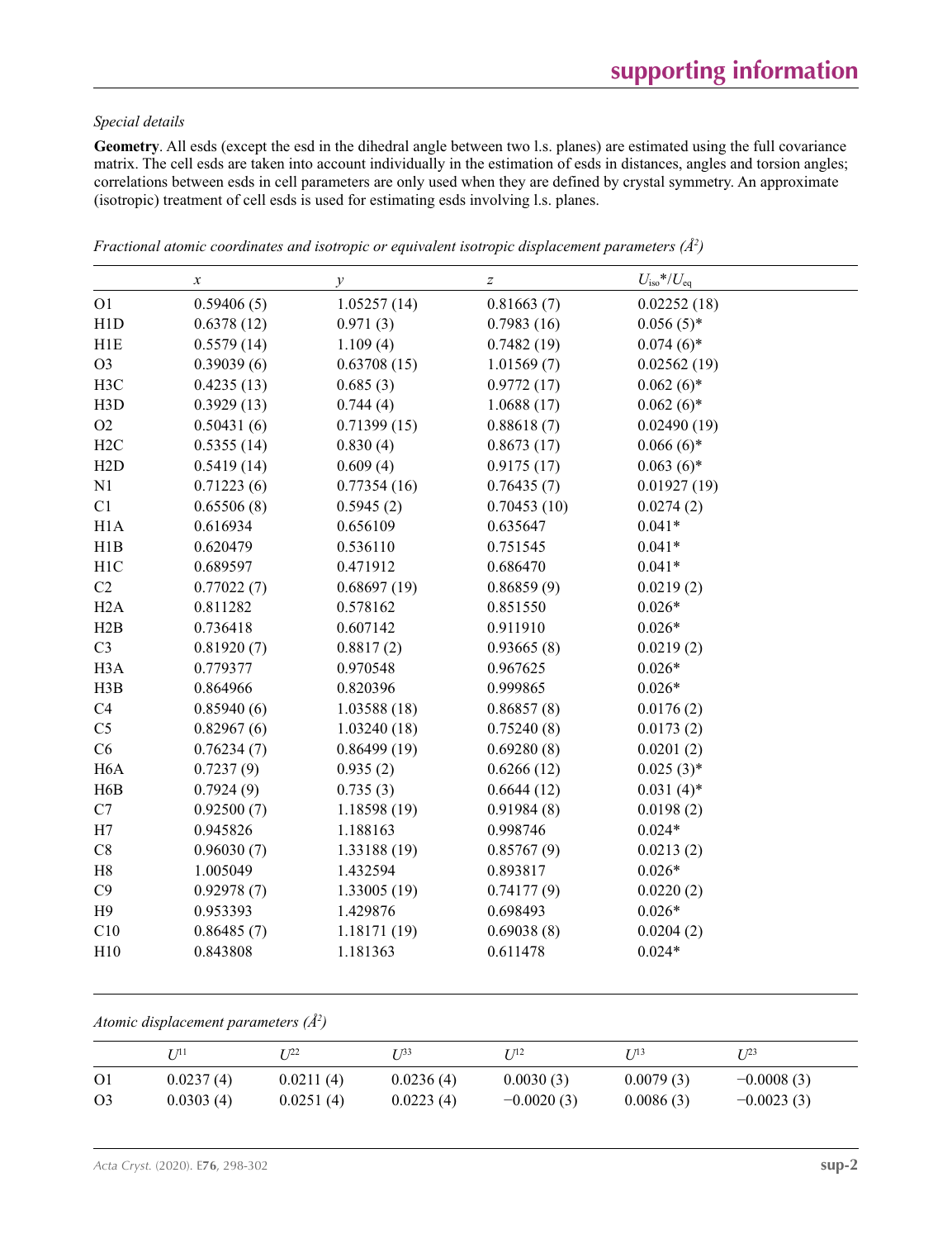# **supporting information**

| O <sub>2</sub> | 0.0270(4) | 0.0234(4) | 0.0255(4) | $-0.0006(3)$ | 0.0091(3) | 0.0030(3)    |
|----------------|-----------|-----------|-----------|--------------|-----------|--------------|
| N <sub>1</sub> | 0.0197(4) | 0.0194(4) | 0.0192(4) | $-0.0010(3)$ | 0.0063(3) | $-0.0001(3)$ |
| C <sub>1</sub> | 0.0287(6) | 0.0240(6) | 0.0301(6) | $-0.0063(5)$ | 0.0092(5) | $-0.0064(4)$ |
| C <sub>2</sub> | 0.0236(5) | 0.0219(5) | 0.0219(5) | 0.0026(4)    | 0.0091(4) | 0.0053(4)    |
| C <sub>3</sub> | 0.0212(5) | 0.0287(6) | 0.0163(4) | 0.0002(4)    | 0.0063(4) | 0.0056(4)    |
| C <sub>4</sub> | 0.0176(5) | 0.0208(5) | 0.0158(4) | 0.0038(4)    | 0.0068(4) | 0.0026(4)    |
| C <sub>5</sub> | 0.0172(5) | 0.0199(5) | 0.0160(4) | 0.0038(4)    | 0.0066(4) | 0.0015(4)    |
| C <sub>6</sub> | 0.0216(5) | 0.0237(5) | 0.0157(4) | $-0.0008(4)$ | 0.0065(4) | $-0.0004(4)$ |
| C7             | 0.0197(5) | 0.0243(5) | 0.0160(4) | 0.0034(4)    | 0.0059(4) | 0.0001(4)    |
| C8             | 0.0199(5) | 0.0221(5) | 0.0230(5) | $-0.0010(4)$ | 0.0077(4) | $-0.0024(4)$ |
| C9             | 0.0247(5) | 0.0230(5) | 0.0217(5) | 0.0008(4)    | 0.0122(4) | 0.0031(4)    |
| C10            | 0.0231(5) | 0.0241(5) | 0.0157(4) | 0.0023(4)    | 0.0084(4) | 0.0021(4)    |
|                |           |           |           |              |           |              |

*Geometric parameters (Å, º)*

| $O1 - H1D$       | 0.94(2)    | $C3 - H3B$       | 0.9900     |
|------------------|------------|------------------|------------|
| $O1 - H1E$       | 0.95(2)    | $C3-C4$          | 1.5124(14) |
| $O3 - H3C$       | 0.86(2)    | $C4 - C5$        | 1.3977(13) |
| $O3 - H3D$       | 0.91(2)    | $C4 - C7$        | 1.3964(15) |
| $O2 - H2C$       | 0.92(2)    | $C5-C6$          | 1.5081(15) |
| $O2 - H2D$       | 0.88(2)    | $C5 - C10$       | 1.3968(14) |
| $N1 - C1$        | 1.4678(14) | $C6 - H6A$       | 0.980(14)  |
| $N1 - C2$        | 1.4708(14) | $C6 - H6B$       | 1.022(15)  |
| $N1 - C6$        | 1.4671(13) | $C7 - H7$        | 0.9500     |
| $Cl-H1A$         | 0.9800     | $C7-C8$          | 1.3865(15) |
| Cl—H1B           | 0.9800     | $C8 - H8$        | 0.9500     |
| $C1 - H1C$       | 0.9800     | $C8-C9$          | 1.3952(15) |
| $C2 - H2A$       | 0.9900     | $C9 - H9$        | 0.9500     |
| $C2 - H2B$       | 0.9900     | $C9 - C10$       | 1.3833(16) |
| $C2-C3$          | 1.5190(16) | $C10 - H10$      | 0.9500     |
| $C3 - H3A$       | 0.9900     |                  |            |
|                  |            |                  |            |
| $H1D - O1 - H1E$ | 106.2(17)  | $C4-C3-H3B$      | 109.1      |
| H3C-03-H3D       | 105.7(18)  | $C5-C4-C3$       | 119.87(10) |
| $H2C - O2 - H2D$ | 106.2(18)  | $C7-C4-C3$       | 121.11(9)  |
| $C1 - N1 - C2$   | 110.91(9)  | $C7-C4-C5$       | 119.01(9)  |
| $C6 - N1 - C1$   | 109.43(8)  | $C4-C5-C6$       | 121.09(9)  |
| $C6 - N1 - C2$   | 110.12(8)  | $C10-C5-C4$      | 119.45(10) |
| $N1-C1-H1A$      | 109.5      | $C10-C5-C6$      | 119.44(9)  |
| $N1-C1-H1B$      | 109.5      | $N1-C6-H6A$      | 109.8(8)   |
| $N1-C1-H1C$      | 109.5      | $N1-C6-H6B$      | 109.3(8)   |
| $H1A - C1 - H1B$ | 109.5      | $C5-C6-H6A$      | 110.2(8)   |
| $H1A - C1 - H1C$ | 109.5      | $C5-C6-HAB$      | 108.5(8)   |
| $H1B - C1 - H1C$ | 109.5      | $H6A - C6 - H6B$ | 106.1(11)  |
| $N1-C2-H2A$      | 109.7      | $C4-C7-H7$       | 119.4      |
| $N1-C2-H2B$      | 109.7      | $C8-C7-C4$       | 121.21(9)  |
| $N1-C2-C3$       | 109.72(9)  | $C8-C7-H7$       | 119.4      |
| $H2A - C2 - H2B$ | 108.2      | $C7-C8-H8$       | 120.2      |